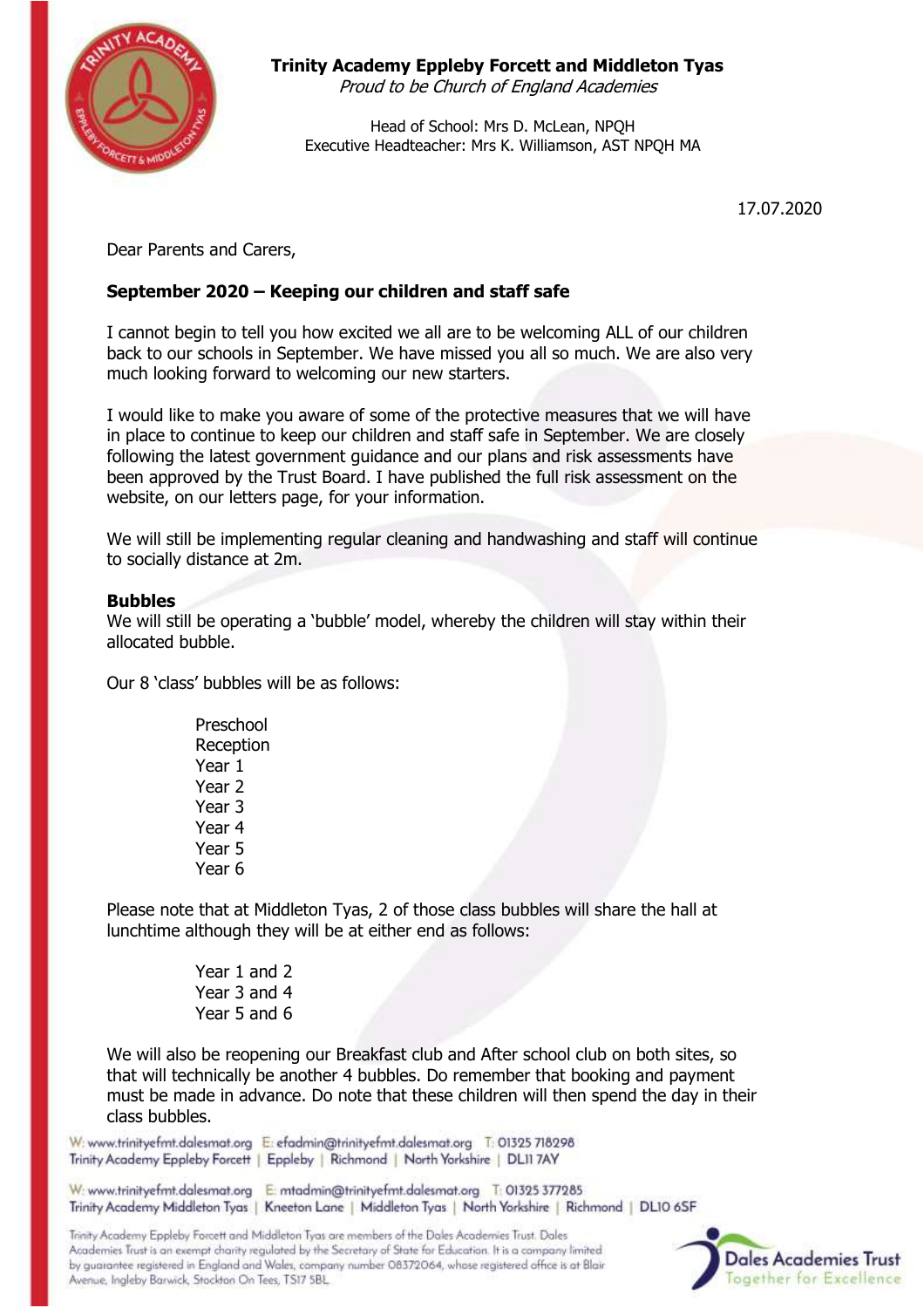

#### **The bus**

In addition to our class bubbles and Out of school club bubbles, we also have 2 bus bubbles. The Years 1-6 who travel to Middleton Tyas from Eppleby and the Reception children who travel from Middleton Tyas to Eppleby Forcett. Again, these children will then spend the day in their class bubbles.

## **Dropping off and picking up**

When dropping off and collecting children, we do ask that just one adult does this and that you do not bring siblings, who do not attend our school, if possible. We also ask that you socially distance on the playground please. I am sorry, but parents will not be able to enter the buildings at all and at Eppleby Forcett, we ask that parents do not enter the site at all.

Please note that drop off times will be as follows:

Eppleby Forcett Preschool from 9am (as booked in) Reception from 8.50am for a 9am start

Middleton Tyas

We have a one-way system for parents to drop off from 8.35am for an 8.45am start For children in Years 1-6, please drop them off at their own classroom doors For parents of the children in Reception who will be catching the bus, please go round to the front of the school and wait for the bus near the hall.

Please note that collection times will be as follows:

Eppleby Forcett Reception 3pm Preschool 3.30pm (as booked in)

Middleton Tyas – The gates will be open for parents to come on to the playground Reception children who have travelled on the bus - KS1 door approx. 3.15pm Y1 Own door 3.10pm Y2 KS1 door 3.10pm Y3 KS1 door 3.30pm Y4 Own door 3.20pm Y5 Own annexe door 3.20pm Y6 Own door 3.30pm

Please note the change in times for some classes at Middleton Tyas.